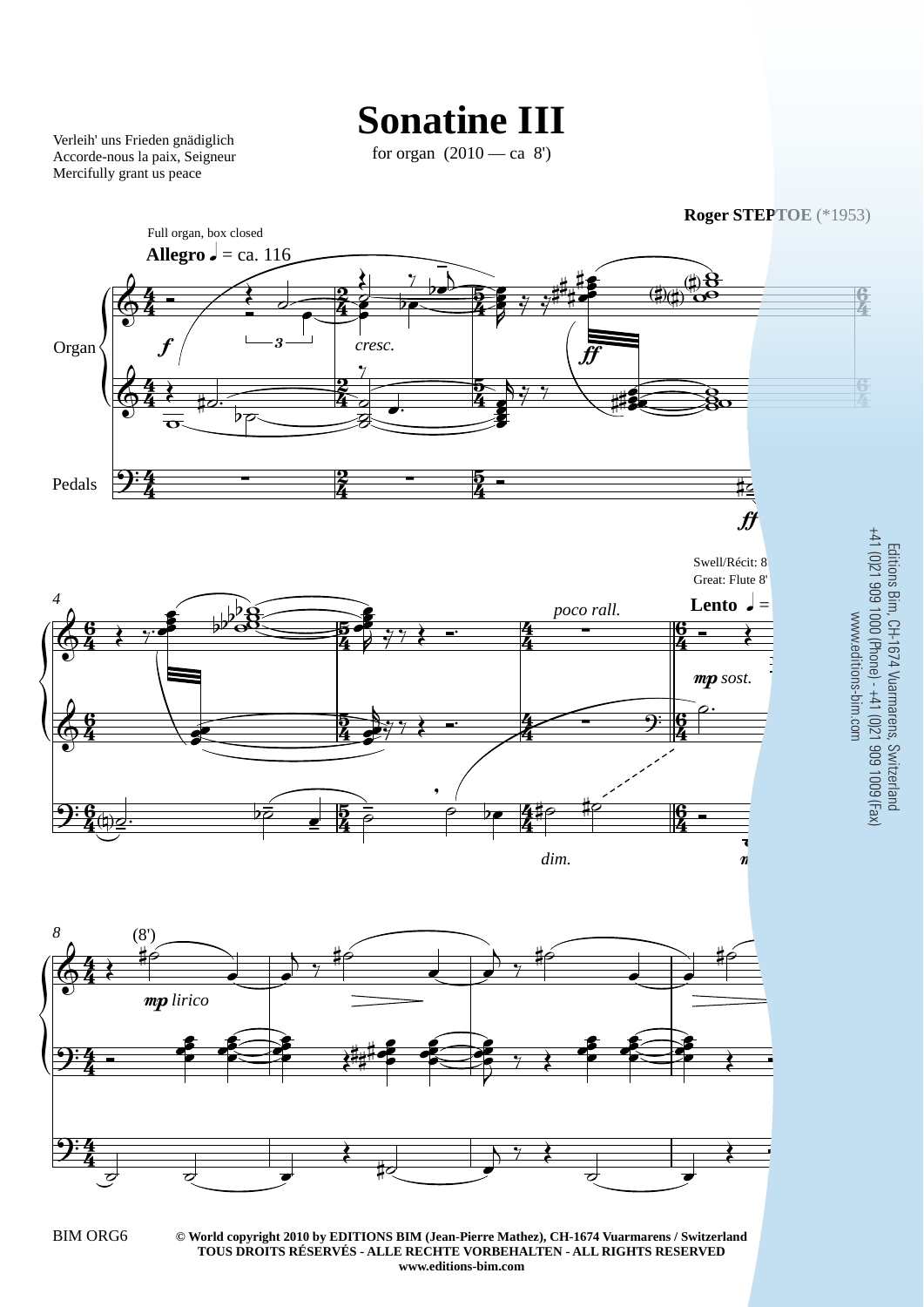I. II. III. Fonds 8' 4' mixt.











Editions Bim, CH-1674 Vuarmarens, Switzerland<br>+41 (0)21 909 1000 (Phone) - +41 (0)21 909 1009 (Fax)<br>www.editions-bim.com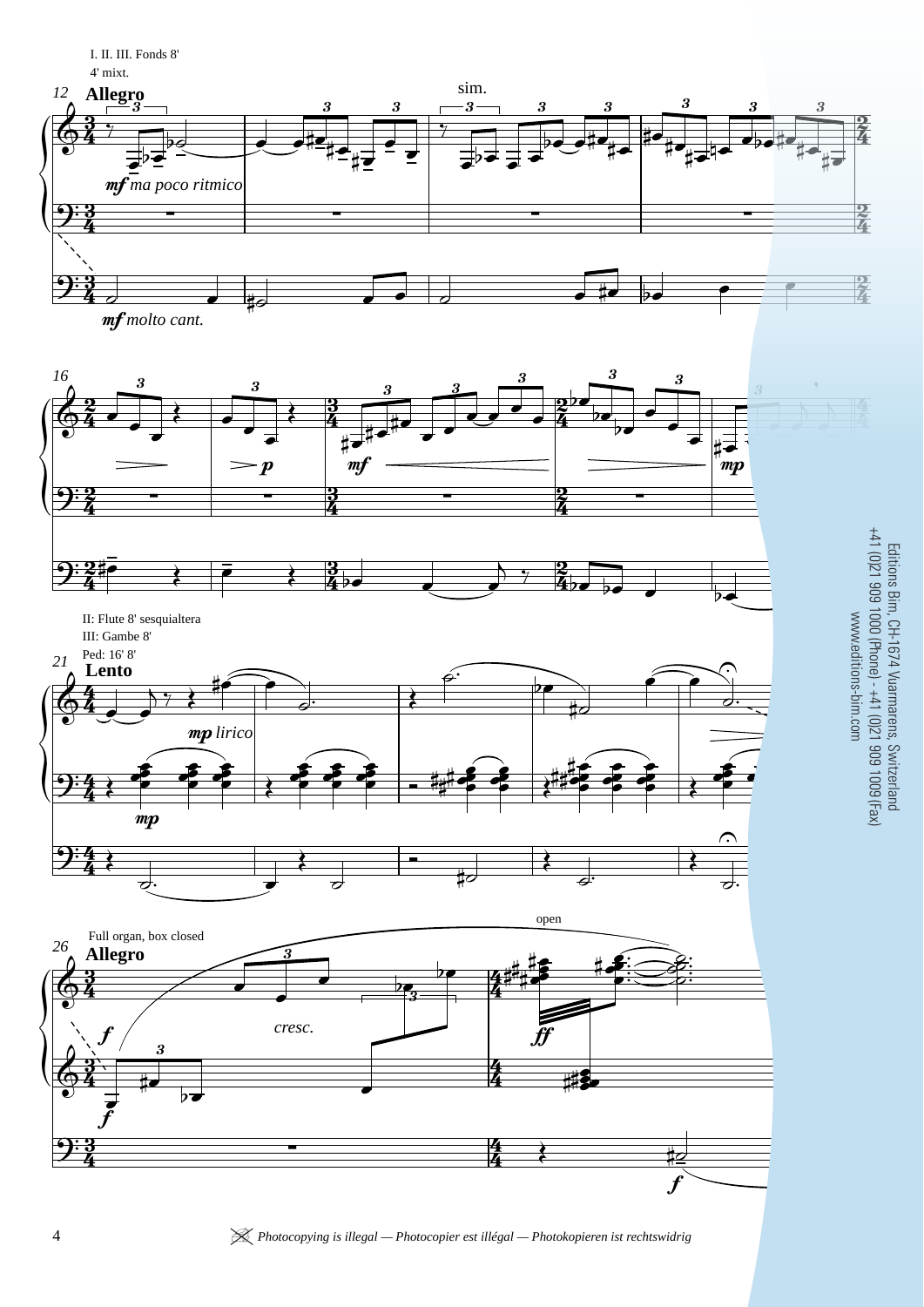





 $\mathcal K$  Photocopying is illegal - Photocopier est illégal - Photokopieren ist rechtswidrig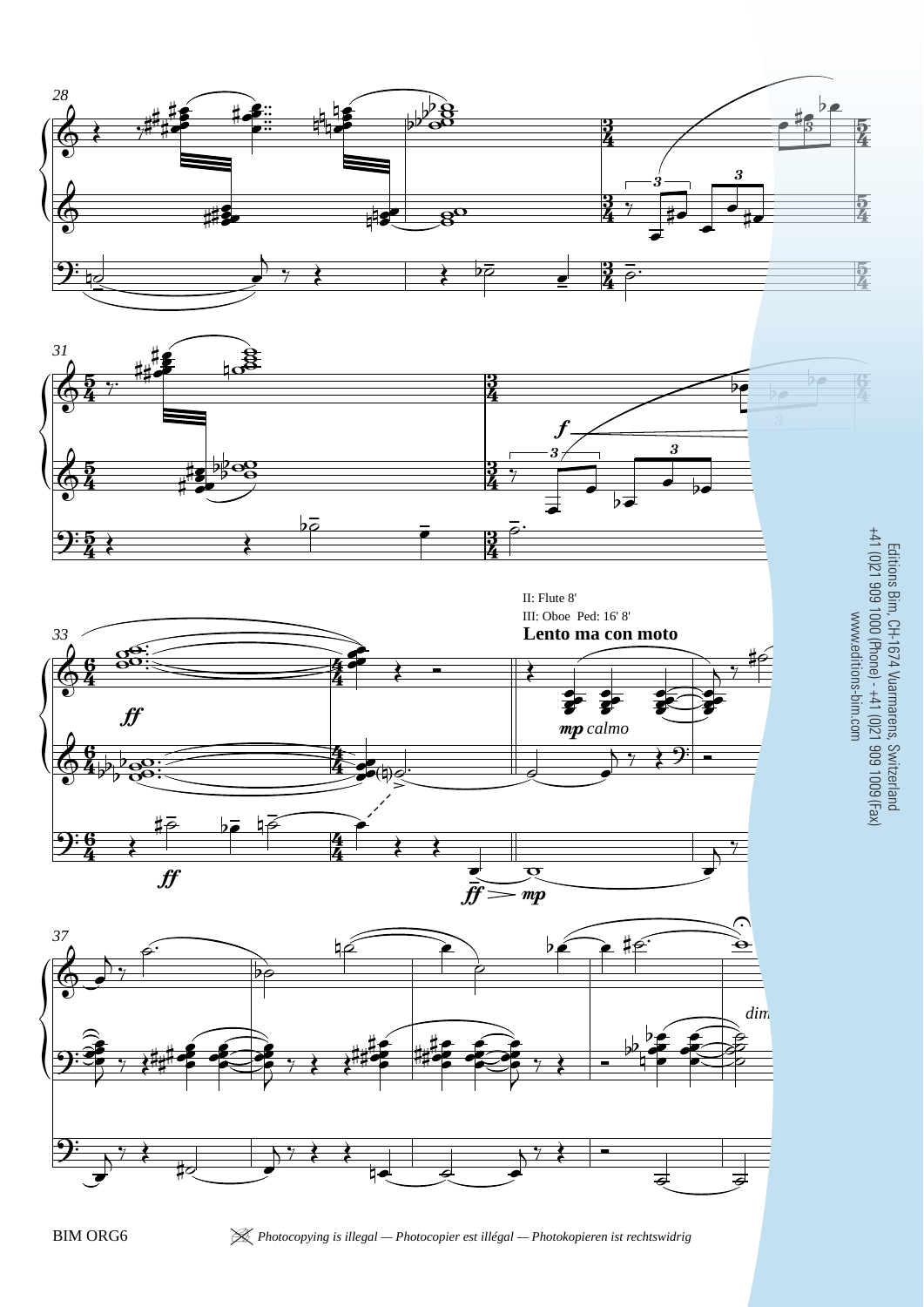I, II, III: Fonds 8', 4' Mixture trumpet 8' Ped: 16' 8' Tirasse  $\overline{\sin^3}$  $42$ 3  $\overline{\boldsymbol{\mathfrak{z}}}$  $\overline{\boldsymbol{\beta}}$ **Allegro** 3  $\boldsymbol{\mathcal{S}}$ 9  $\overline{\mathbf{3}}$  $\overline{\boldsymbol{3}}$ sim. ร 3 3 3 3 3 3  $\mathbf{I}$  $-\overline{3}$ ٠, 3 3 3  $\tilde{f}$ ritmico  $\frac{1}{2}$ ‡ਟ  $f$ molto cant.  $-3$  $\overline{1}$ 45 sim 3 2 3  $\overline{\mathbf{3}}$ sim Editions Bim, CH-1674 Vuarmarens, Switzerland<br>+41 (0)21 909 1000 (Phone) - +41 (0)21 909 1009 (Fax)<br>www.editions-bim.com 3 3  $\overline{\mathbf{3}}$  $\overline{1}$  $\overline{3}$ ⋕⋥  $\lim_{3}$ 50  $\overline{\boldsymbol{3}}$ sim. Ś  $\overline{\boldsymbol{3}}$ 55  $\boldsymbol{\mathcal{S}}$ ę  $\bf 3$ 3 3  $\overline{\bf 3}$  $\overline{\boldsymbol{3}}$  $\overline{s}$  $\overline{\boldsymbol{s}}$ 3 9  $\overline{\mathbf{3}}$  $\overline{a}$ بير  $\overline{p}$ dim.

 $\mathcal K$  Photocopying is illegal - Photocopier est illégal - Photokopieren ist rechtswidrig